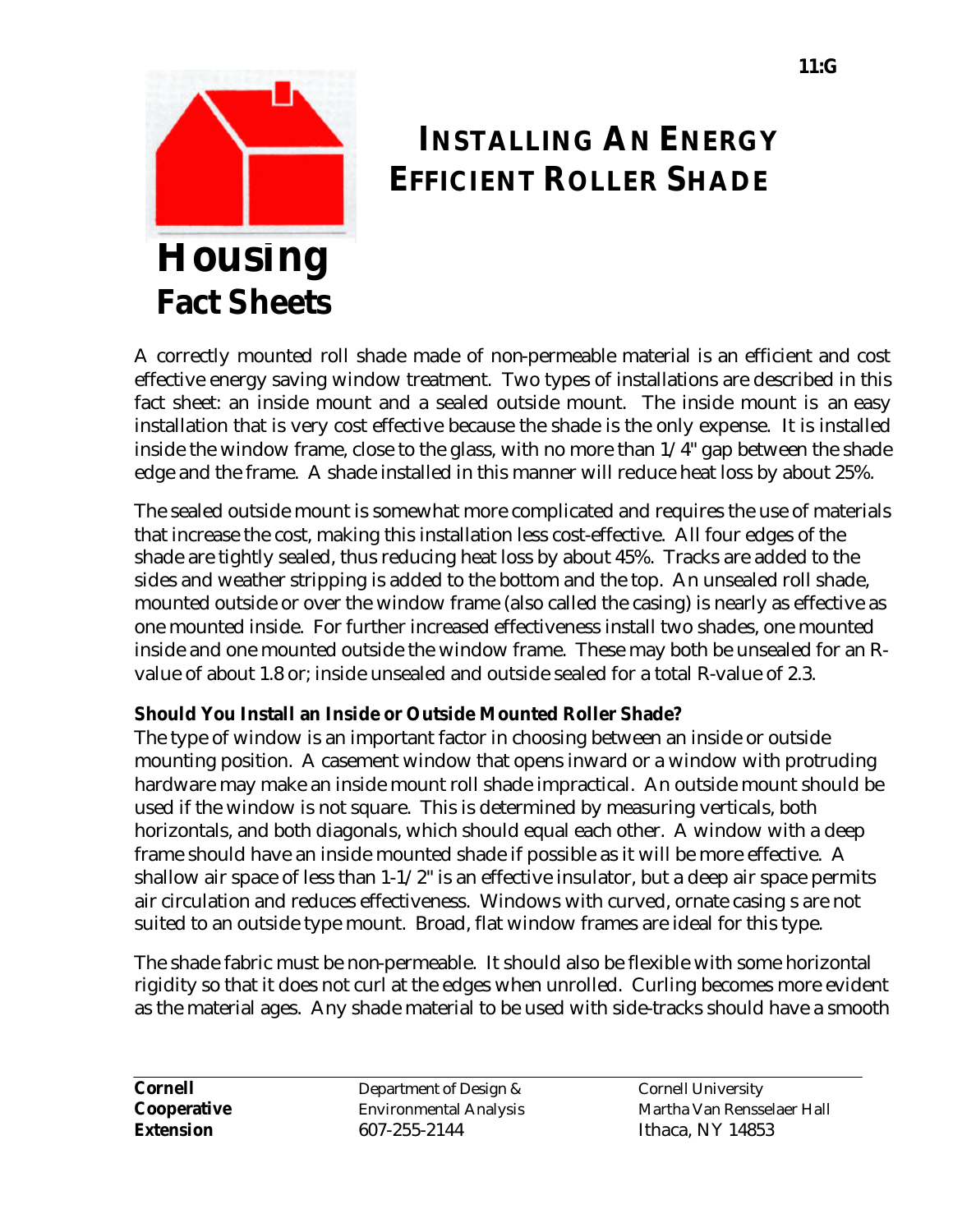texture to minimize friction as the shade is rolled and unrolled. Either vinyl, polyester, or polyethylene may be used. A reflective material such as Foylon (Duracote Corp.) may also be used, with the reflective side facing the glass. The reflectivity slightly increases the Rvalue. This reflective material should not have a plastic coating on the reflective side as this reduces the R-value. It should have a vinyl backing for durability and to provide a vapor barrier.

#### **INSIDE MOUNTED ROLLER SHADE**

When buying a new shade for an inside mount or when changing one from an outside mount, it is necessary to choose a shade with a larger than needed tip-to-tip measurement to insure that the shade material fits tightly within the window side jambs. Be sure to compare the purchased fabric width with the needed width. Always remove the shade from the roller before cutting. The roller and the shade material can be cut to fit inside the window jambs by following these instructions:





- 4. Measure the distance between the window jambs. This will be the tip-totip length of the roller.
- 5. Starting at the spear end of the roller, measure and mark on the roller the tip-to-tip length.
- 6. Remove the pin and cap. If the roller is wood, use pliers to remove the pin from the cap, then remove the cap. In cardboard rollers, the pin and cap are one assembly.
- 7. Subtract the length of the pin from tip to pin shoulder, (for wood roller) or the length of the pin and cap assembly (for cardboard roller) from the marked tip-to-tip length of the roller. This will determine where to cut the roller.
- 8. Mark this measure and cut the roller, and then replace the metal cap and pin.
- 9. Measure the width of the shade to allow no more than 1/4 inch gap between it and the window  $jamb$  ( $l/2$  inch total both sides). Usually this will result in the shade material extending to the outer edge of each metal cap, allowing only the pin and spear to extend.
- 10. Carefully mark the correct width on the shade and cut, using a mat knife and a straight edge.
- 11. Staple the shade material on the roller. Most rollers have a line for squarely attaching the material. Position the material to this line and staple. If the roller has no line, draw one to use as a guide.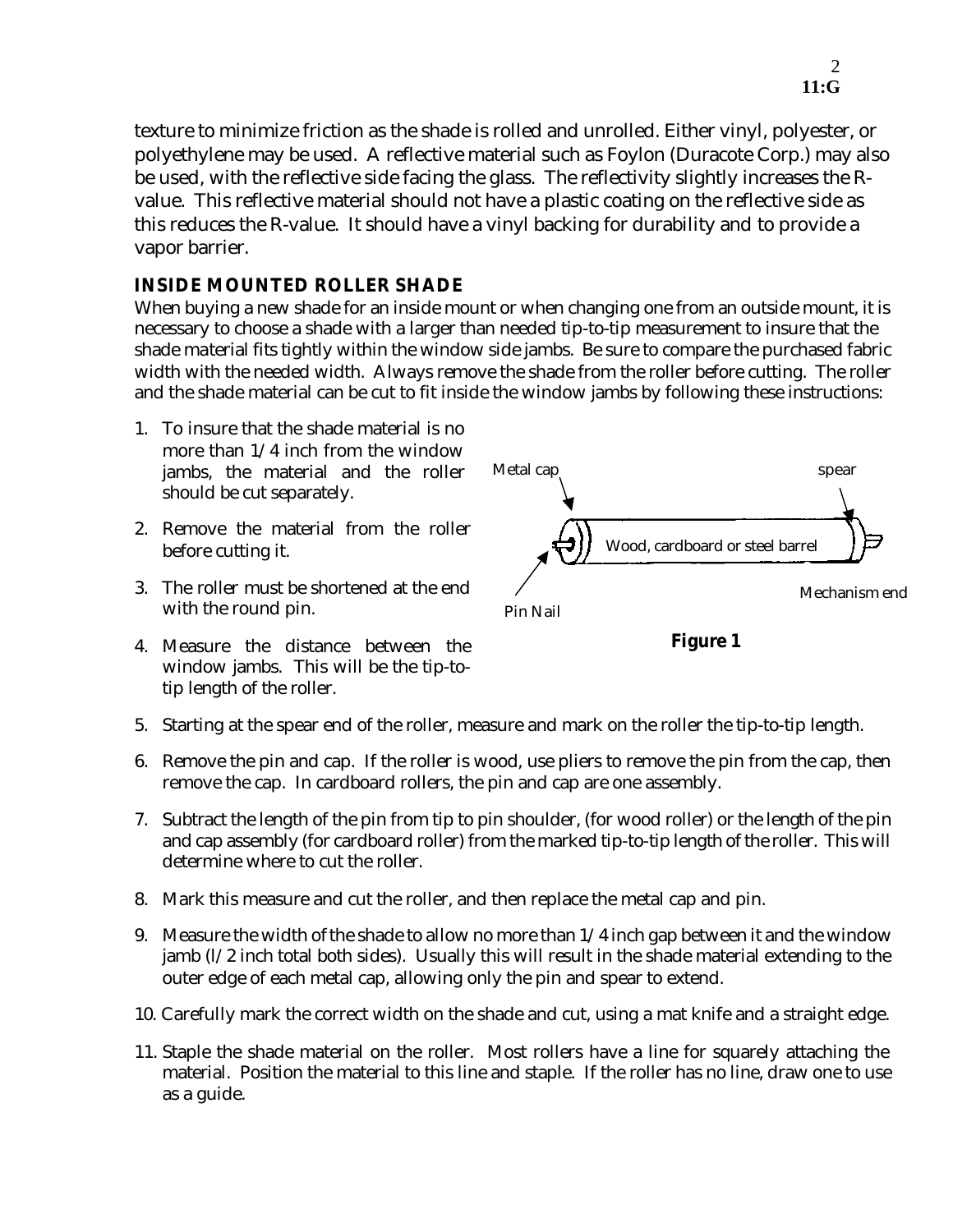- 12. Add a length of foam weather stripping to bottom edge to insure a close fit. Remove the protective plastic pull if present.
- 13. Install the shade hardware inside the window jambs in a position to place the shade near the glass, and as close to the top as possible. Then insert the shade.



#### **SEALED OUTSIDE MOUNTED ROLLER SHADE**

A higher R-value and increased energy savings can be achieved by sealing the roll shade. However, this procedure requires additional materials and a substantial time investment. Simple carpentry skills and good craftsmanship are necessary; and the consumer is cautioned to balance the investment against the expected energy savings. Sealing the roll shade will increase the R-value from 1.35 to about 1.6 with typical roll shade material and to as much as 2.25 with a reflective material

The steps for making a sealed roll shade are: prepare roller and shade fabric, prepare bottom edge of fabric, pre-assemble side tracks, and install side tracks.

**Figure 2 Front view of window shade and side-tracks**

Materials needed are:

- 1/4" thick tempered hardboard such as Masonite (whole or half sheet depending on window size).
- Sandpaper
- Yellow wood glue
- V-strip weather stripping, available from building supply or hardware stores
- Roll shade<sup>1</sup>
- 3/4" l" nails or screws
- Paint or other finishing material

 $\overline{a}$ <sup>1</sup> Roll shades typically contain a spring roller mechanism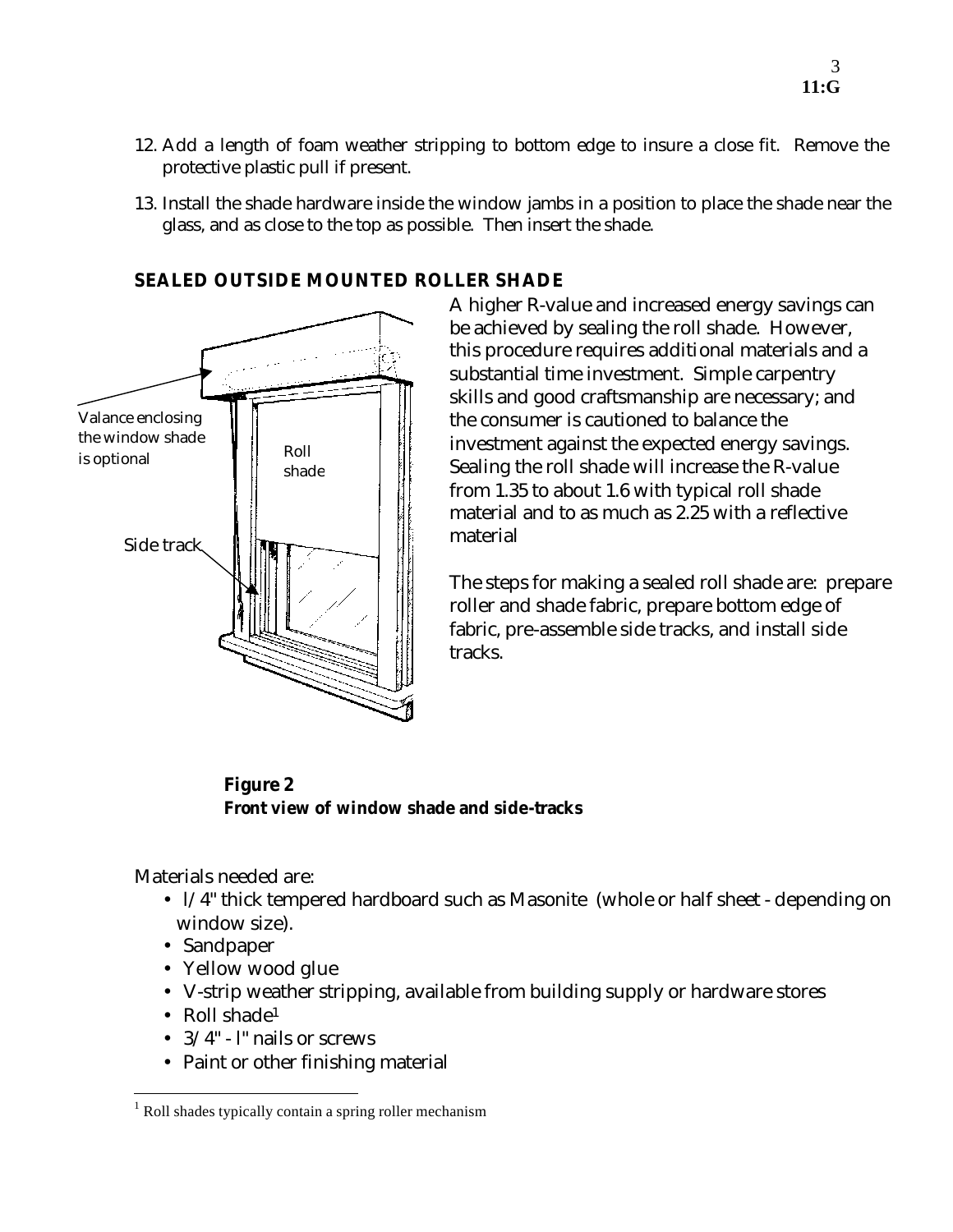**bottom of roll shade**

• For shades wider than 3'6" or longer than 4'6" a positive pull type roller mechanism (operates by pulling a cord or chain) is necessary because of the friction in the side tracks.

## **A. Prepare Roller and Shade Fabric**

- 1. Measure distance from outer edge to outer edge of flat window casing, or--for dormshell or ranch type molding--from points where moldings begin to slope. This is the tip-to-tip measure for the roller. Align mounting brackets with these measuring points. Install brackets.
- 2. Roll shade material width should always equal the measured tip-to-tip roller length from step #l. This allows extra fold material necessary to turn side hem. It may mean buying a longer than necessary roll shade and cutting it to fit.
- 3. Remove fabric from roller.
- 4. Cut roller to desired tip-to-tip length using directions on page 2, steps 3 and 5 through 9.
- 5. Remove wooden insert from bottom hem of shade.
- 6. Make 1/2" single turn hem on each side of shade material. Stitch close to fold (1/8" or less).
- 7. Attach hemmed shade to roller by stapling or gluing material to marked line on roller. If roller has no line, draw one to insure that material is mounted straight.
- 8. Install this modified roll shade on window using brackets provided. Fabric should roll toward window.

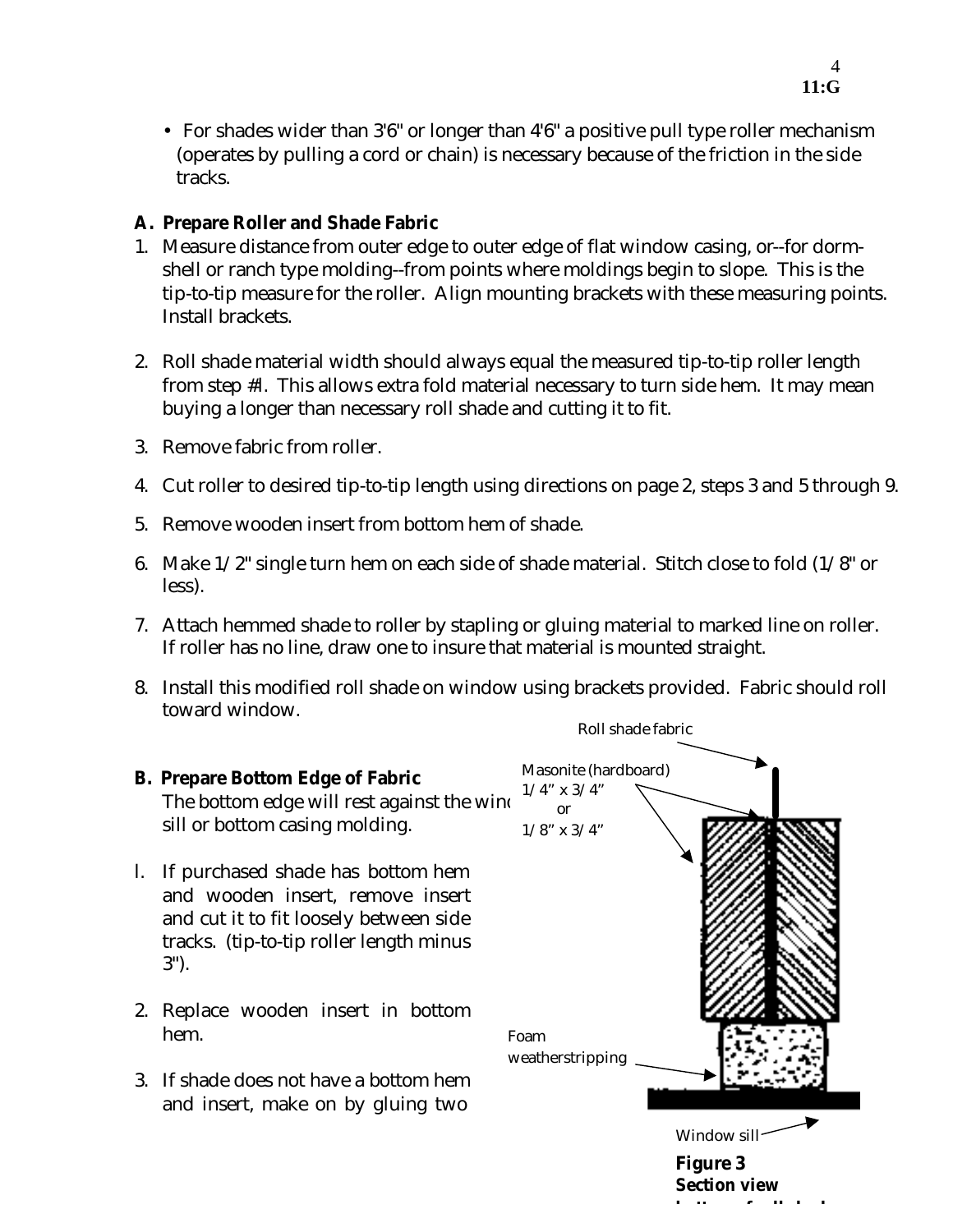3/4" wide strips of hardboard over the lower edge of the shade. Attach a strip of foam weather stripping to the side that will touch window sill or bottom frame.

## **C. Preassemble Side Tracks** (Two per roll shade)

- 1. Determine the length of tracks by measuring from the top edge of the window to the bottom edge of the casings or from top edge to window sill, if present.
- 2. Cut hardboard into strips. For each roll shade cut two each of 1-3/8" width and 3/8" width.
- 3. Cut length of strips to equal the measurement in step #l.
- 4. Sand one side of each wide strip until smooth. This will face the inside of the track. (Some materials may be smooth when purchased.)
- 5. Glue narrow strip to wide strip as shown (Figure 4) using yellow wood glue and C-clamps. Note that the rough side of the wide strip faces out. Clean off excess glue. Let dry.
- 6. Sand where necessary.
- 7. Drill pilot holes every 6"-8" for attachment screws. Size and type of screw or nail will determine size of hole. Sand holes.





- 8. Finish as desired. Do not paint inside surface.
- 9. Clean all paint and glue from inside track. This surface must be smooth.

10. Attach V-strip weather stripping at open edge of track as shown in above illustration.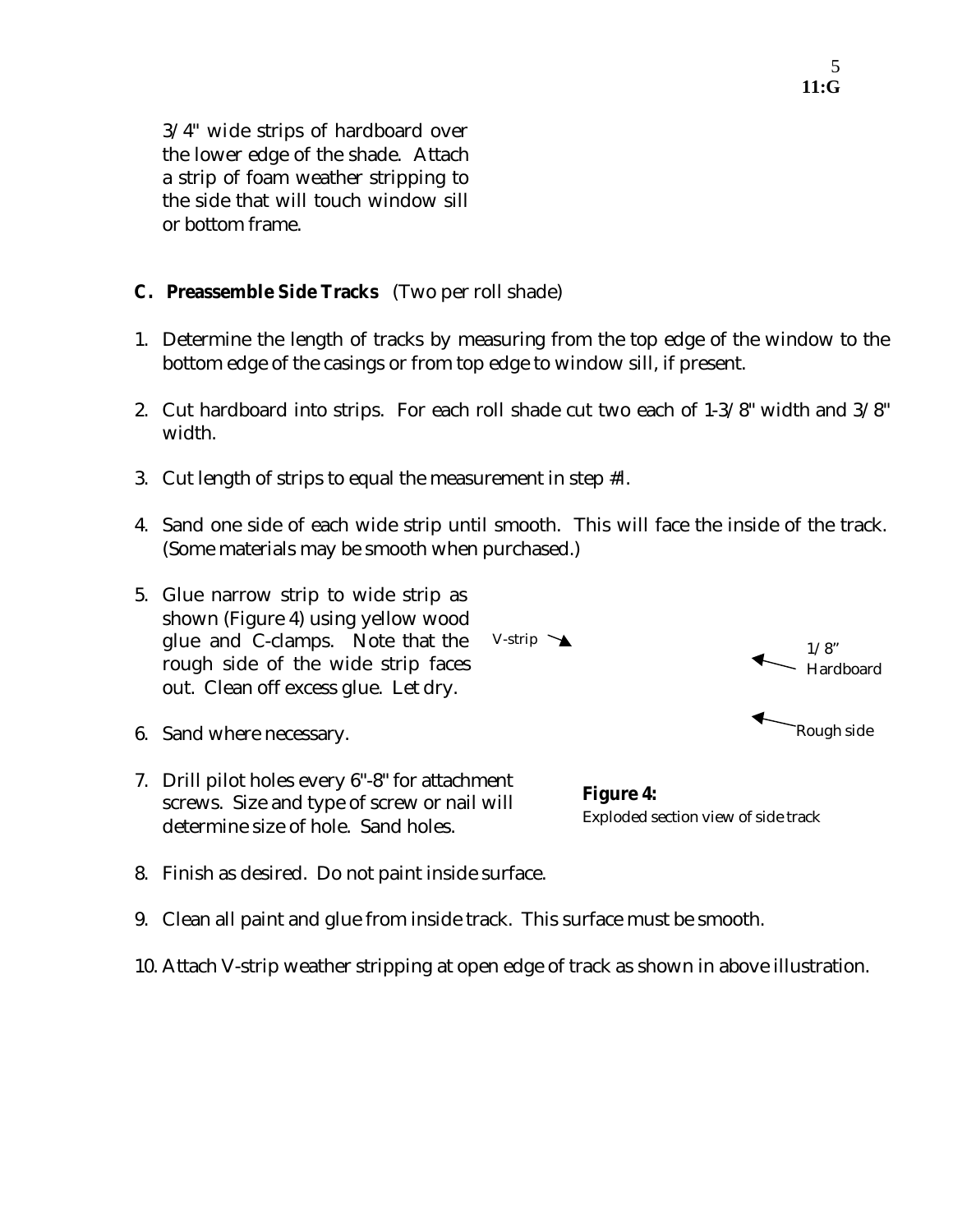#### **D. Install Side Tracks**

1. Align top edge of side tracks with roll shade as shown in illustration. The bottom edge of the track should touch the window sill or align with the bottom casing.





**Figure 6: Looking down from top of window**

- 3. Prepare window frame by sanding window casing. Surface may also be waxed to further reduce friction where tracks will be mounted.
- 4. Attach side tracks with screws through drilled holes. Countersink screws if desired.